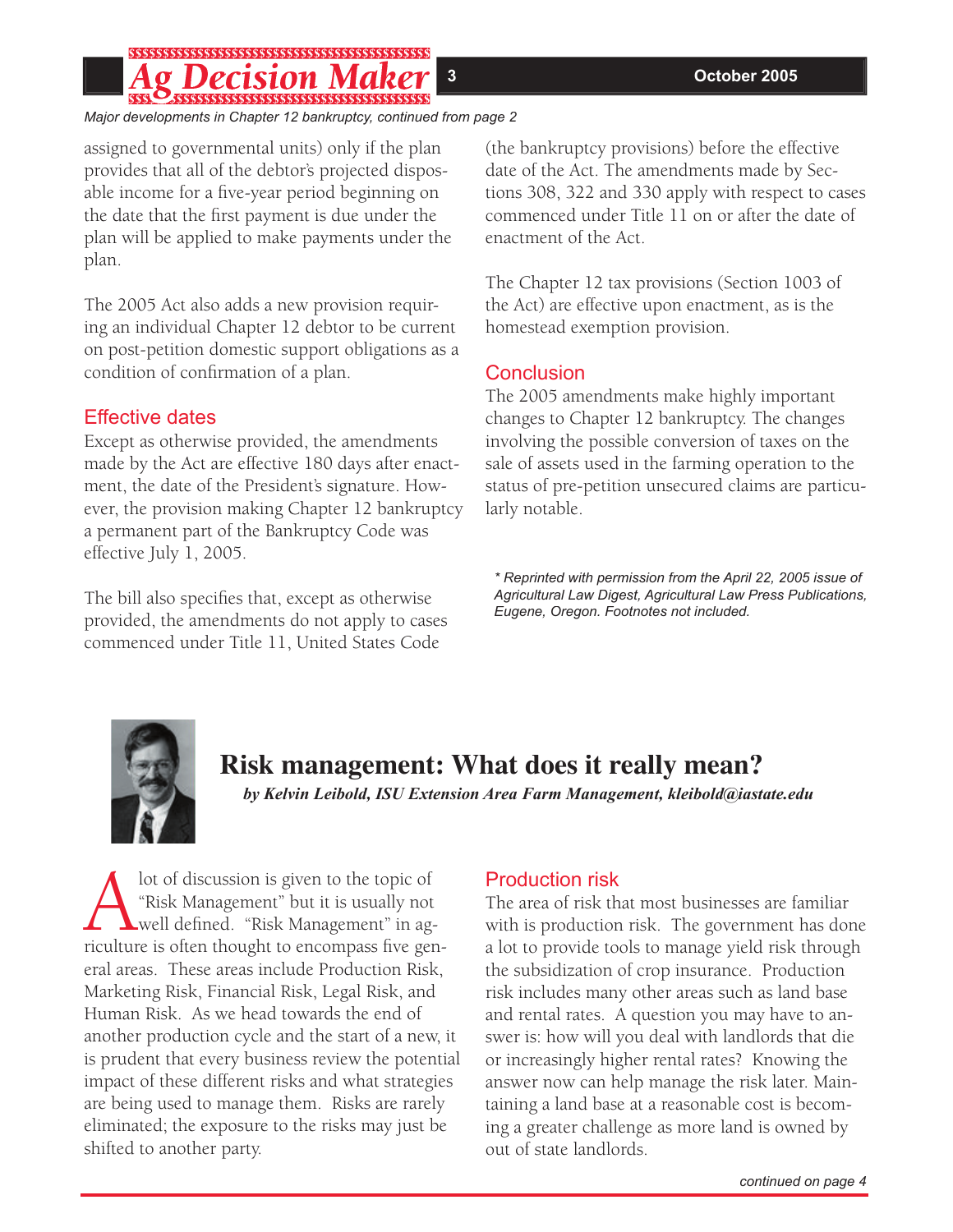# 

*Risk management: What does it really mean?, continued from page 3*

Corn hybrid selection is a good example of how production risk management has increased. Do you manage rootworms with insecticides or biotechnology? How does "green snap" impact the crop insurance I buy? How does "dry down" of various hybrids impact my corn drying costs? The decision on which hybrid you plant impacts several other areas.

Another area of production risk that is getting more attention is the area of machinery costs. Producers seem to be more interested in looking at machinery sharing arrangements. This is driven by the high cost of machinery as well as the new technology that is available. Iowa farmers tend to have higher fixed costs with machinery due to the short length of our growing season. Along with fixed machinery costs, there are operating costs such as fuel and repairs. With higher costs for fuel this fall, it will be an expense many are concerned about. To keep operating costs down, expenses may need to be cut in some areas to make up for the higher fuel prices.

Other areas of production risk might include specialty crops, livestock production, and grain drying, handling and storage. Grain storage losses can be significant as we saw at several commercial elevators.

## Marketing risk

This leads us into the next area of risk to review and that is marketing risk. Again the government has done a lot to help us manage price risk under the 2002 Farm Bill. We have revenue crop insurance and Loan Deficiency Payments or Marketing Loans to help manage low prices. However, marketing has become more difficult as we now are trying to pick both the high and the low price to maximize revenue. In addition the highly subsidized crop insurance products offer a wide array of choices that can make finding the right one time consuming.

Marketing will continue to be a major factor in the overall profitability of farms. A key starting point is to know what your break-even costs are and

look for opportunities to market above those costs. If your break-evens are so high that you have little opportunity to market at a profit it indicates that you have to reanalyze and find what options there are for you. Decision Tools that are available from the AgDM web site can help you find your break even price for different crop rotations.

## Financial risk

Financial risk ties back into marketing risk. The areas of financial risk include strategic planning, business planning, financing, credit analysis, record keeping, retirement planning and estate planning to name a few. To begin managing financial risk, start by looking at the trends in your net worth statement. A Decision Tool is available to help you in analyzing your net worth statement. This spreadsheet is available at: http://www.extension.iastate.edu/agdm/wholefarm/xls/c3-20networth.xls. Look at several years of operating profits to see what the trend looks like. How is your "working capital" changing over time and in what direction? This will help you get started looking at some of the strategic planning that every firm needs to set aside time to do. What changes are occurring in the industry and how will they impact you? Think about the changes that you may need to make to keep up with technology and similar operations to remain competitive.

## Legal risk

Another area of risk to review is legal risk. This ties in with some of the other areas. Many contracts are signed without the individual obtaining any legal review of the document. In grain marketing, grain is often sold over the phone without even a signature. Misunderstandings can be avoided down the road by having a written lease contract that has been reviewed by a legal expert. All the various insurance policies such as life, disability, long term care, medical, liability, and property, should also be reviewed. Taking a little extra time now could save you time and money in the future. In the near future, legal issues regarding the environment will be coming to the forefront; especially for livestock producers.